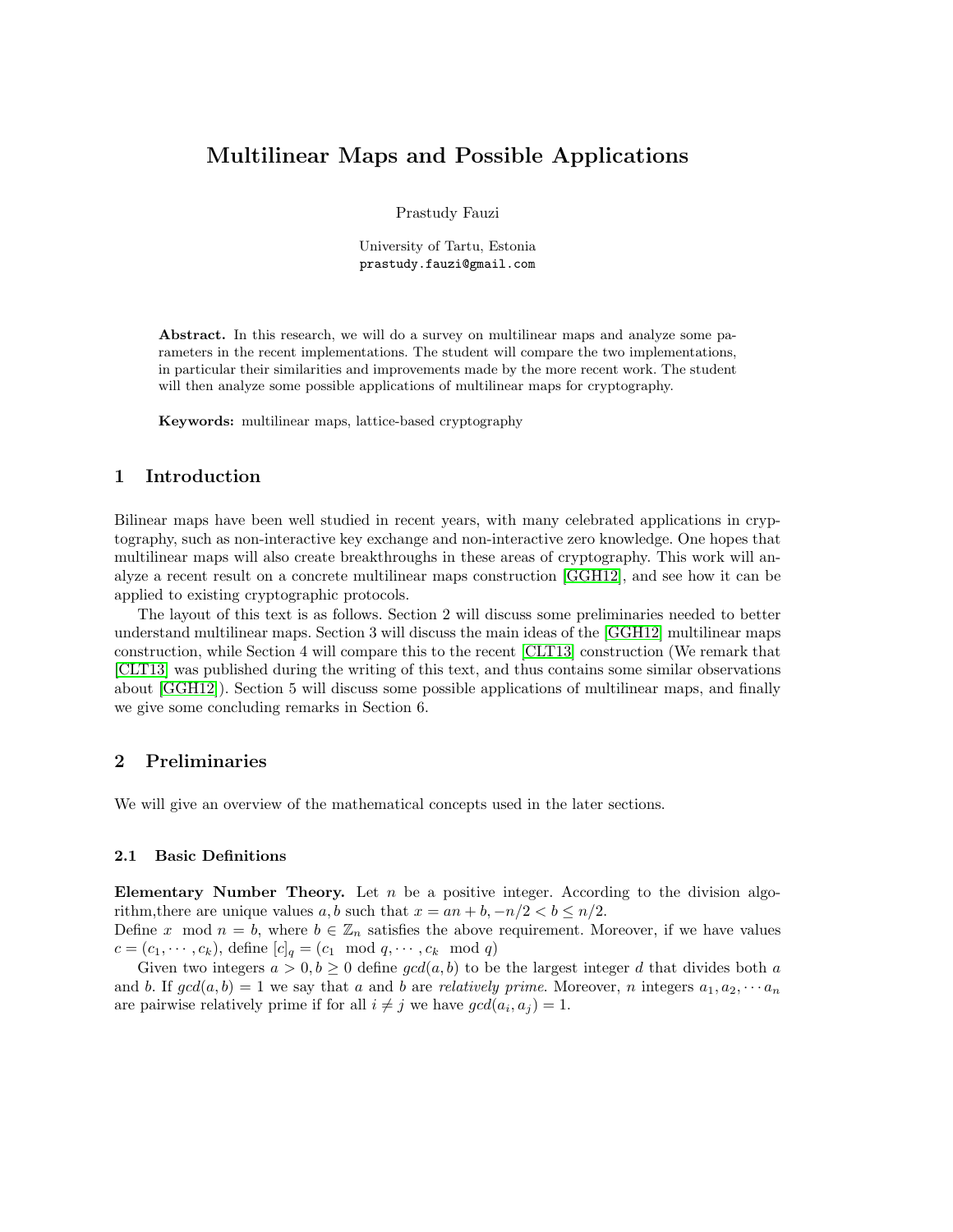Theorem 1. (Chinese Remainder Theorem) Consider a system of linear congruences:

$$
\begin{cases} x \equiv a_1 \mod n_1 \\ x \equiv a_2 \mod n_2 \\ \cdots \\ x \equiv a_k \mod n_k \end{cases}
$$

If  $n_1, n_2, \dots, n_k$  are pairwise relatively prime, then there exists a solution to this system of linear congruences which is unique modulo  $n_1 n_2 \cdots n_k$ .

Algebraic Structures. A group  $(G,+)$  is an algebraic structure where:

- 1. The operation  $(+)$  is closed and associative in  $G$ ,
- 2. There exists an identity element  $0 \in G$  and inverse element  $-a$  for each element  $a \in G$ .

If the operation  $(+)$  is also commutative, we say that  $(G,+)$  is an *abelian group*. For an integer n and an element  $q \in G$ , define nq to be the result of:

 $-g + g + \cdots + g$  (*n* times), when  $n > 0$ ,  $-(-g) + (-g) + \cdots + (-g)$  (-n times), when  $n < 0$ , or  $-0$ , when  $n = 0$ .

If every element  $a \in G$  can be written as  $a = ng$  for some  $n \in \mathbb{Z}$ , we say that  $(G, +)$  is a *cyclic group.* In this case, g is said to be a *generator* of the group, and we can write  $G = \langle g \rangle$ . A ring  $(R, +, \cdot)$  is an algebraic structure that satisfies the following conditions:

- 
- 1.  $(R, +)$  is an abelian group.
- 2.  $(R, \cdot)$  is associative.
- 3. The distributive laws apply to  $(R, +, \cdot)$ .

We usually work with rings which are commutative and have an identity element under the operation  $(\cdot).$ 

Given a ring  $(R, +, \cdot)$ , a subset I of R is called an *ideal* if it satisfies the following conditions:

- 1.  $(I,+)$  is a subgroup of  $(R,+)$ .
- 2. For any two elements  $x \in I, r \in R, x \cdot r \in I$  and  $r \cdot x \in I$ .

For example, in the ring  $R = \mathbb{Z}$ , the ideal  $I = 2\mathbb{Z}$  is the set of even integers.

Given  $a \in R$  and an ideal I, we can define the *equivalence class* 

$$
[a] = \{a + x | x \in I\}.
$$

Then  $[a] = [b] \iff a-b \in I$ . The set of all distinct equivalence classes is the quotient ring R/I. For example, in the ring  $R = \mathbb{Z}$ , with ideal  $I = 2\mathbb{Z}$ , the quotient ring  $R/I = \mathbb{Z}/2\mathbb{Z}$  has two equivalence classes  $[0] = \{ \ldots, -4, -2, 0, 2, 4, \ldots \}$  and  $[1] = \{ \ldots, -3, -1, 1, 3 \ldots \}.$ 

A field  $(F, +, \cdot)$  is a commutative ring which under  $(\cdot)$  has an identity element and inverses.  $(F, +, \cdot)$  is a field iff  $(F, +)$  and  $(F - \{0\}, \cdot)$  are both abelian groups and the distributive laws apply. We will mostly use the fields  $\mathbb{Z}_q$  (where q is a prime number).

A polynomial ring  $F[X]$  is a ring formed from a set of polynomials in the variable X, where the coefficients are from a field F. If  $f(X) = a_d X^d + \cdots + a_1 X + a_0 \in F[X]$  is an irreducible polynomial, we have the quotient ring  $R = F[X]/(f(X))$ . Moreover, when F is the field  $\mathbb{Z}_q$  we write  $R_q = \mathbb{Z}_q[X]/(f(X))$ . Additionally, if we have that f has degree d, then  $|R_q| = q^d$ .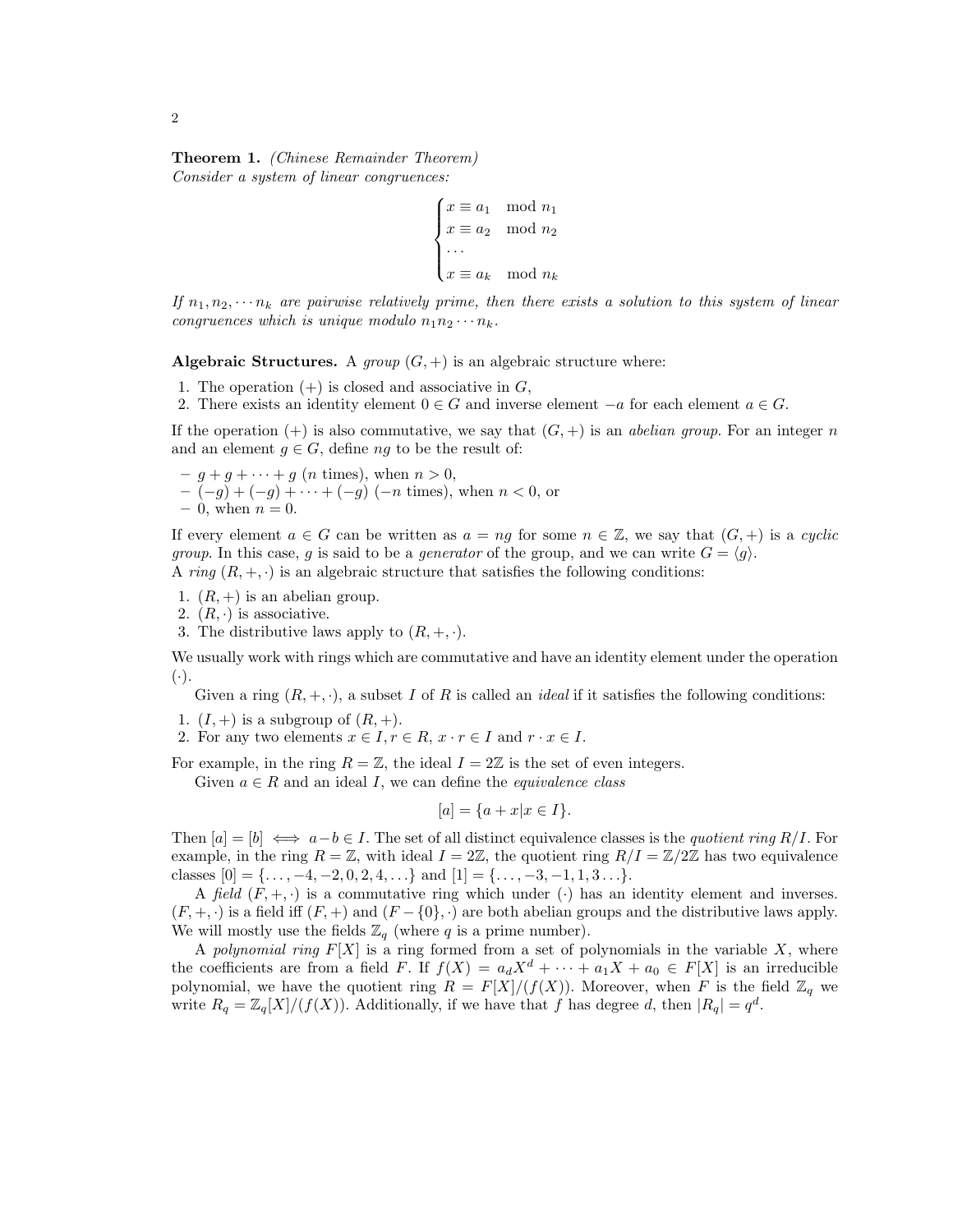**Inner Products.** Let V be an *n*-dimensional vector space over a field F. For  $a = (a_1, \ldots, a_n)^\top$ ,  $b =$  $(b_1, \ldots, b_n)^\top \in V$ , define the inner product  $\langle a, b \rangle = \sum_{n=1}^{\infty}$  $i=1$  $a_i b_i$ . We will mostly use the polynomial

ring  $R[x] = \mathbb{Z}_q[x]/(f(x))$ , where f is a monic polynomial with degree n. In this case,  $a = \sum_{n=1}^{n-1}$  $i=0$  $a_ix^i,$ 

$$
b = \sum_{i=0}^{n-1} b_i x^i
$$

.

Norms. Let  $s = \sum_{i=1}^{d} s_i$  $i=0$  $s_i x^i$  be an element of a polynomial ring R. Define the *Manhattan norm*  $||s||_1 = \sum^d$ |s<sub>i</sub>|, and the *Euclidean norm*  $||s||_2 = \sqrt{\sum_{i=1}^{d} s_i^2}$ 

 $i=0$  $i=0$  $s_i^2$ . Unless otherwise stated, we will use  $||s||$ to mean  $||s||_2$  for an element  $s \in R$ .

### 2.2 Lattices

A *lattice* is a set of points in *n*-dimensional space with a periodic structure. As such, it is a discrete subgroup of  $\mathbb{R}^n$  under addition of vectors in  $\mathbb{R}^n$ .

Let  $b_1, b_2, \dots, b_k$  be k linearly independent vectors in  $\mathbb{R}^n$ . Then we can define the lattice generated by these vectors as

$$
L(b_1, b_2, \cdots, b_k) = \{ \sum a_i b_i | a_i \in \mathbb{Z} \}
$$

By this definition,  $\{b_1, b_2, \dots, b_k\}$  form a basis of this lattice, which has dimension k. Every lattice has a basis, but the basis is not unique. For example, if  $\{b_1, b_2\}$  is a basis of a lattice L in  $\mathbb{R}^2$  then  ${b_1, b_1 + b_2}$  is also a basis of L. In general, if B is a basis of a lattice L of dimension n, and  $U_{n \times n}$ is an integer matrix of determinant 1, then BU is also a basis of L.

A cryptographic construction using lattices can have strong provable security guarantees based on the worst-case hardness of lattice problems. This is done by having parameters chosen such that breaking the construction is as hard as solving lattice problems in the worst case [\[MR08\]](#page-8-2). One of the most efficient ones are cryptosystems based on learning with errors.

#### 2.3 k-Graded Encoding System

A k-Graded Encoding System is a system that consists of a ring R and a family of sets  $S = S_i^{(a)}$ :  $0 \leq i \leq k$  such that [\[GGH12\]](#page-8-0):

- 1. For every index  $i, a \neq b \in R$  we have  $S_i^{(a)}$  and  $S_i^{(b)}$  are disjoint.
- 2. There is an associative operation (+) such that for all  $u_1 \in S_i^{(a)}$ ,  $u_2 \in S_i^{(b)}$  we have  $u_1 + u_2 \in S_i^{(a+b)}$ .
- 3. There is an associative operation  $(\times)$  such that for all  $u_1 \in S_{i_1}^{(a)}$ ,  $u_2 \in S_{i_2}^{(b)}$  we have  $u_1 \times u_2 \in S_{i_1 + i_2}^{(a \cdot b)}$  $\frac{(a \cdot b)}{i_1+i_2}$ .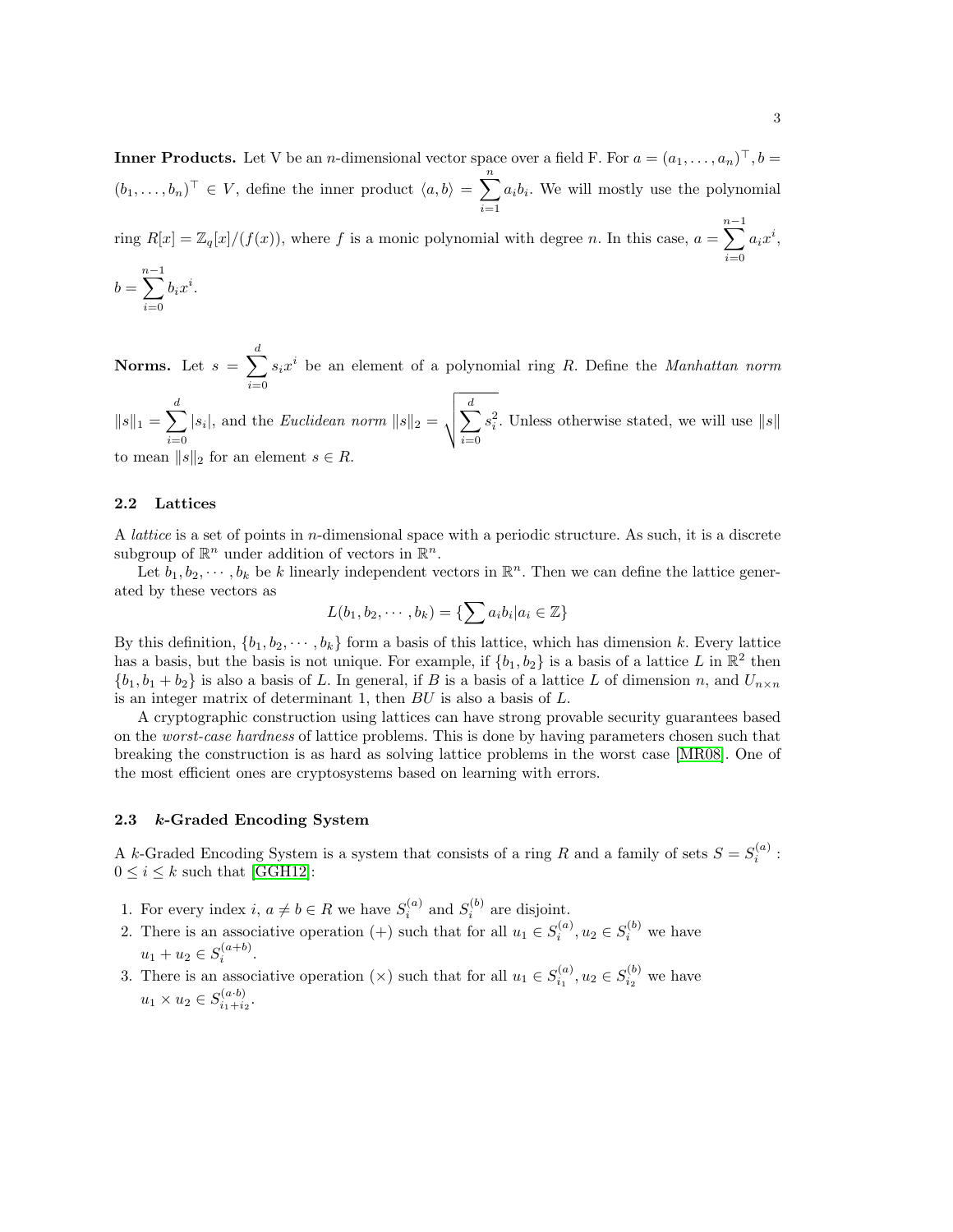

**Fig. 1.** 2-dimensional lattice with base  $\{(1, 0), (\frac{1}{2}, \frac{1}{2})\}$  $\sqrt{3})\}$ 

#### 2.4 Multilinear Maps

Let  $G_1, G_2, \cdots, G_k, G_T$  be cyclic groups of the same order p, Then a k-multilinear map  $e : G_1 \times$  $G_2 \times \cdots \times G_k \to G_T$  is a function with the following properties:

1. For elements  $g_i \in G_i$ ,  $j \in \{1, 2, \dots, k\}$  and integer a we have that

$$
e(g_1,g_2,\cdots a\cdot g_j\cdots,g_k)=a\cdot e(g_1,g_2,\cdots g_k).
$$

2. If the elements  $g_i \in G_i$  are all generators of their groups  $G_i$ , then  $e(g_1, g_2, \dots g_k)$  is a generator of  $G_T$ .

Note that the  $G_i$ -s need not be the same. If  $G_1 = G_2 = \cdots = G_k = G$ , this is called the symmetric case. It has the property that for elements  $g_i \in G$  we have  $e(g_1, g_2, \dots g_k) = e(g_{\tau(1)}, g_{\tau(2)}, \dots g_{\tau(k)})$ for any permutation  $\tau$  of  $\{1, 2, \dots k\}.$ 

A multilinear map scheme MMP consists of five procedures [\[GGH12\]](#page-8-0):

- 1. Instance Generation: Given security parameter  $\lambda$  and multilinear parameter  $\kappa$ , output params =  $(G_1, G_2, \cdots, G_{\kappa}, G_T, p, e).$
- 2. Element Encoding: Given params (the output of the instance generation),  $1 \leq i \leq \kappa + 1$  and  $x \in \{0,1\}^*$ , check if the string x is a valid encoding of an element in  $G_i$  (or  $G_T$  for the case  $i = \kappa + 1$ .
- 3. Addition: Given params, i and  $x, y \in G_i$ , output  $x + y \in G_i$ .
- 4. Negation: Given  $params, i$  and  $x \in G_i$ , output  $-x \in G_i$ .
- 5. Multilinear Map: Given  $params, x_1 \in G_1, \dots, x_\kappa \in G_\kappa$ , outputs  $e(x_1, x_2, \dots, x_k) \in G_T$ .

## 2.5 Hardness Assumptions

There are two main hardness assumptions related to multilinear maps, namely the difficulty of the Multilinear Discrete-log and Multilinear Decisional Diffie-Hellman problems [\[GGH12\]](#page-8-0).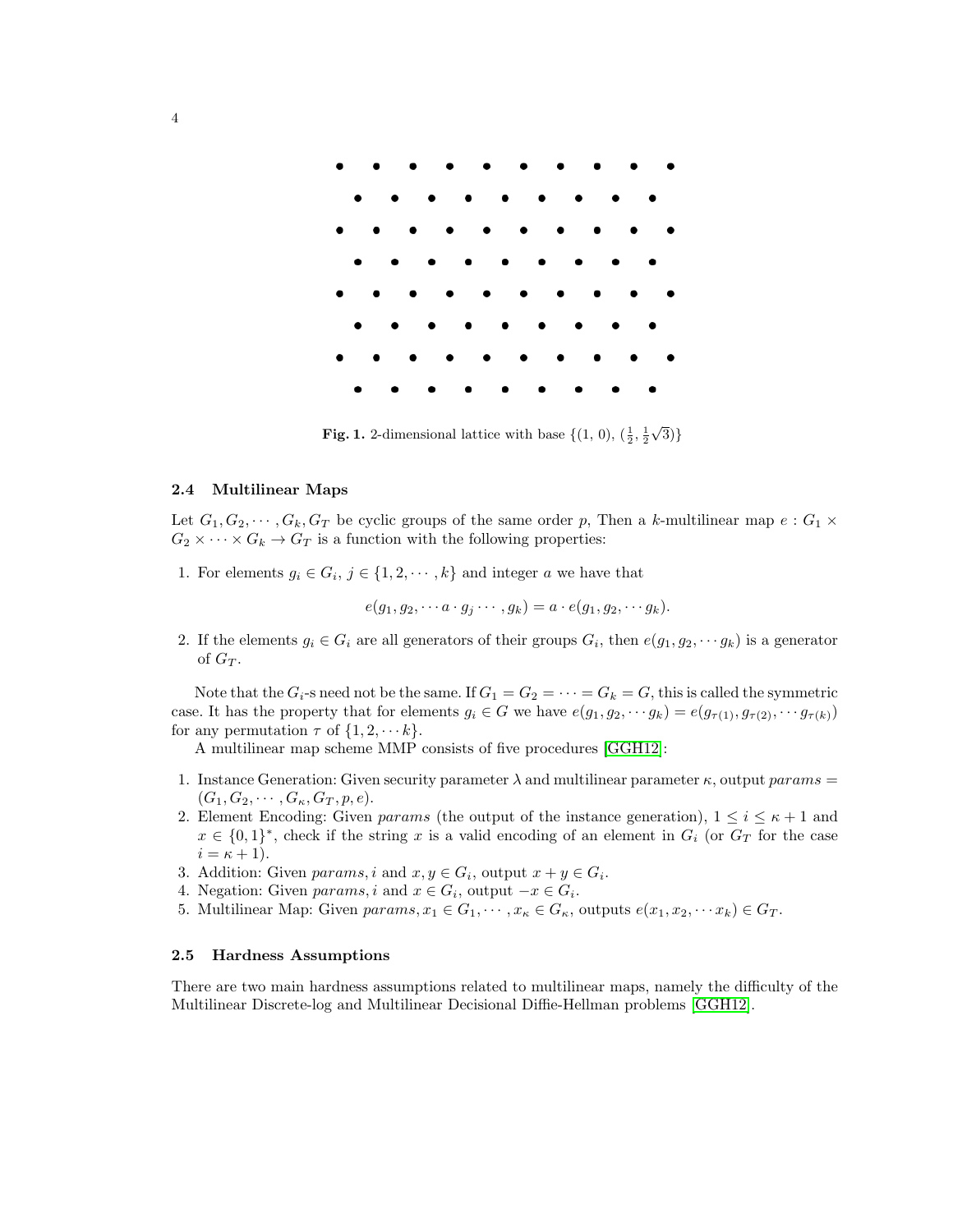**Multilinear Discrete-log (MDL)** The MDL problem is hard for a scheme MMP if for all  $\kappa$  $1, 1 \leq i \leq \kappa$  and all polynomial-time adversaries A,

 $Pr[A(params, i, g_i, \alpha \cdot g_i) = a : (params, g_1, \cdots g_{\kappa}) \leftarrow InstanteGeneration(1^{\lambda}, 1^{\kappa}, \alpha \leftarrow \mathbb{Z}_p)]$ 

is negligible in  $\lambda$ . In other words, given values  $(params, i, g_i, \alpha \cdot g_i)$  the MDL assumption states that it is difficult to determine the value  $\alpha \in \mathbb{Z}_p$ .

Multilinear Decisional Diffie-Hellman (MDDH) Given a symmetric scheme MMP, consider the two distributions below:

- 1. Set  ${\text{parameters}}(g) \leftarrow \text{InstanceGeneration}(1^{\lambda}, 1^{\kappa})$ . Choose  $\alpha_1, \dots, \alpha_{\kappa} \leftarrow \mathbb{Z}_p$  and  $\alpha = \prod_{i=1}^{\kappa} \alpha_i$ . Output  $(\text{params}, g, \alpha_1 \cdot g, \dots \alpha_{\kappa} \cdot g, \alpha \cdot e(g, g, \dots, g))$
- 2. Set  $(\text{params}, g) \leftarrow \text{InstanceGeneration}(1^{\lambda}, 1^{\kappa})$ . Choose  $\alpha_1, \dots, \alpha_{\kappa}, \alpha \leftarrow \mathbb{Z}_p$ . Output  $(\text{params}, g, \alpha_1 \cdot \dots \cdot, \alpha_{\kappa})$  $g, \cdots \alpha_{\kappa} \cdot g, \alpha \cdot e(g, g, \cdots, g)).$

The MDDH problem is hard if for all  $\kappa > 1$  there is a negligible probability (in  $\lambda$ ) of distinguishing between these two distributions. In other words, given values  $(q, \alpha_1 \cdot q, \dots \alpha_k \cdot q, c \cdot e(q, q, \dots, q))$ , the MDDH assumption states that it is difficult to distinguish between the 2 games where c is a random value  $\alpha \in \mathbb{Z}_p$  or c is a product of all the  $\alpha_i$ s.

# 3 Multilinear Maps Construction from Ideal Lattices

In this section, we will review the multilinear maps construction of [\[GGH12\]](#page-8-0).

#### 3.1 Basic Ideas

The construction of Garg, Gentry and Halevi works in a polynomial ring  $R = \mathbb{Z}[X]/(X^n + 1)$ , where n is chosen to be large enough and such that  $X^n + 1$  is irreducible, and choosing a secret ring element  $g \in R$ . Then a principal ideal  $I = \langle g \rangle \subset R$  is generated along with an integer q and another randomly generated secret element  $z \in R/qR$ .

The set of all level-i encodings is  $S_i = \{c/z^i \in R_q : ||c|| < q^{1/8}\}\$ , while the set of all level-i encodings of a coset  $e + I$  is  $S_i^{e+I} = \{c/z^i \in R_q : c \in e + I, ||c|| < q^{1/8}\}.$ 

The basic idea is to start with an encoding  $d \in R/I$  of a message at level-0, and a level-1 encoding  $y = [a/z]_q$  of  $1 + I$ , where  $a \in 1 + I$ , where y will be published.

For each level-*i*, we get that  $u_i = [dy^i]_q = [\frac{da^i}{z^i}]_q$  is a level-*i* encoding. The numerator of  $u_i$  is  $da^{i} \in d + I$ , and can be shown to have norm at most  $q^{1/8}$ , so by definition  $u_{i}$  is indeed a level-i encoding of  $d+I$ .

The problem here is that from a level-i encoding  $e_i$  of d, we can easily get d. This is avoided by randomizing the above operation.

The MDDH, which is the equivalent of DDH for multilinear maps, is believed to be hard in this construction. However, the equivalent of other hardness assumptions on bilinear maps are easy. For example, given enough level-1 encodings of 0 and 1, we can have a "weak discrete log" procedure for level-i,  $i < \kappa$  encodings. This idea can lead to a basis of the ideal lattice I ([\[GGH12\]](#page-8-0)).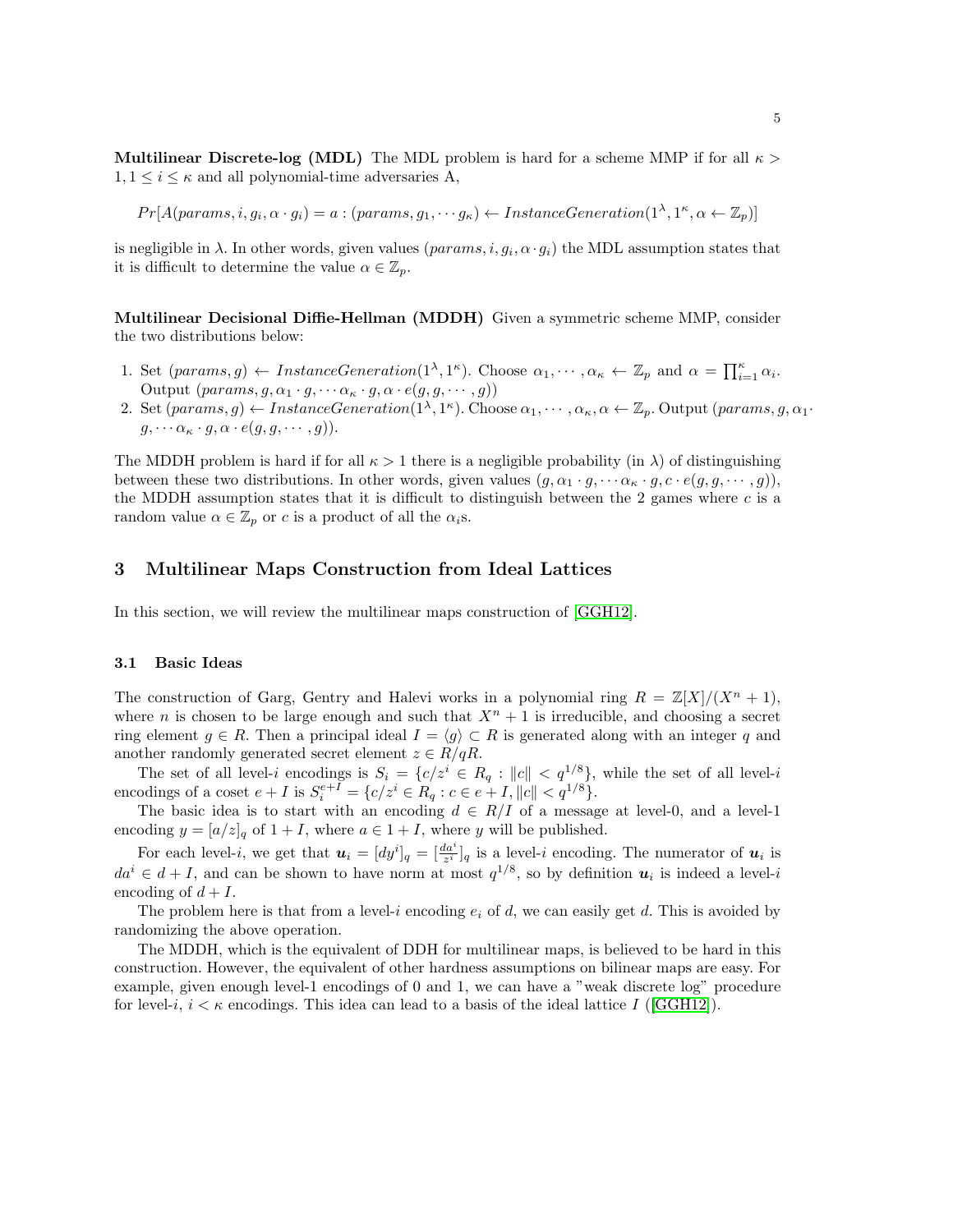#### 3.2 Operations

**Addition and Multiplication** Suppose we have  $k \leq \kappa$  elements  $x_1, x_2, \dots, x_k$  with level-1 encodings  $u_i = x_i/z \in R_q$ . Let  $a = max||x_i||$ . Then the choice of short  $x_i$ 's will mean that  $\kappa a < a^{\kappa} \ll q$ . Moreover, by the triangle inequality,  $\|\sum_{i=1}^k x_i\| \leq \sum_{i=1}^k \|x_i\| \leq ka \leq \kappa a \ll q$ , and we also have  $\|\prod_{i=1}^k x_i\| = \prod_{i=1}^k \|x_i\| \le a^k \le a^k \le q$ . Hence there won't be any reductions modulo q. So by setting

$$
u_{add} = \sum_{i=1}^{k} u_i = \frac{\sum_{i=1}^{k} x_i}{z}
$$

$$
u_{mul} = \prod_{i=1}^{k} u_i = \frac{\prod_{i=1}^{k} x_i}{z^k}
$$

we can see that the encoding of a summation can be done by summing the encodings, and similarly for multiplication by later raising the denominator to the correct power  $k$ .

Then a  $\kappa$ -multilinear map  $e(x_1, x_2, \dots, x_\kappa)$  of  $x_1, x_2, \dots, x_\kappa$  can be defined as a product of the level-1 encodings of  $x_1, x_2, \cdots, x_{\kappa}$ .

Zero Testing As we have seen, even without the randomization process, every "plaintext" can be encoded in several different ways for a certain encoding level. The zero test essentially checks if an encoding is in the set of level-k encodings of  $0 + I = I$ . This is difficult to achieve, so the requirement is relaxed to allow a negligible probability of non-zero encodings passing the zero test.

A zero test can be used to do an equality test:  $a, b$  are level-k encodings of the same "plaintext" iff  $a - b$  passes the zero test.

**Extraction** The extraction algorithm ideally is such that for any  $u_1, u_2 \in S_k^{(\alpha)}$  $\kappa^{(\alpha)}$ , the extraction output is the same string  $s \in \{0,1\}^{\lambda}$ .

As with the zero testing, this is difficult to achieve, and the requirement is relaxed such that  $level-k$  encodings of the same element will have the same extraction output, except for a negligible probability.

### 3.3 Parameters

Garg, Gentry and Halevi give approximate parameters as follows (security parameter λ):

$$
- \kappa \leq poly(\lambda)
$$
  

$$
- n = O(\kappa \lambda^2)
$$
  

$$
- q \approx 2^{n/\lambda}
$$
  

$$
- m = O(n^2)
$$

## 4 Multilinear Maps Construction without Ideal Lattices

In this section, we will review the recent multilinear maps construction of [\[CLT13\]](#page-8-1).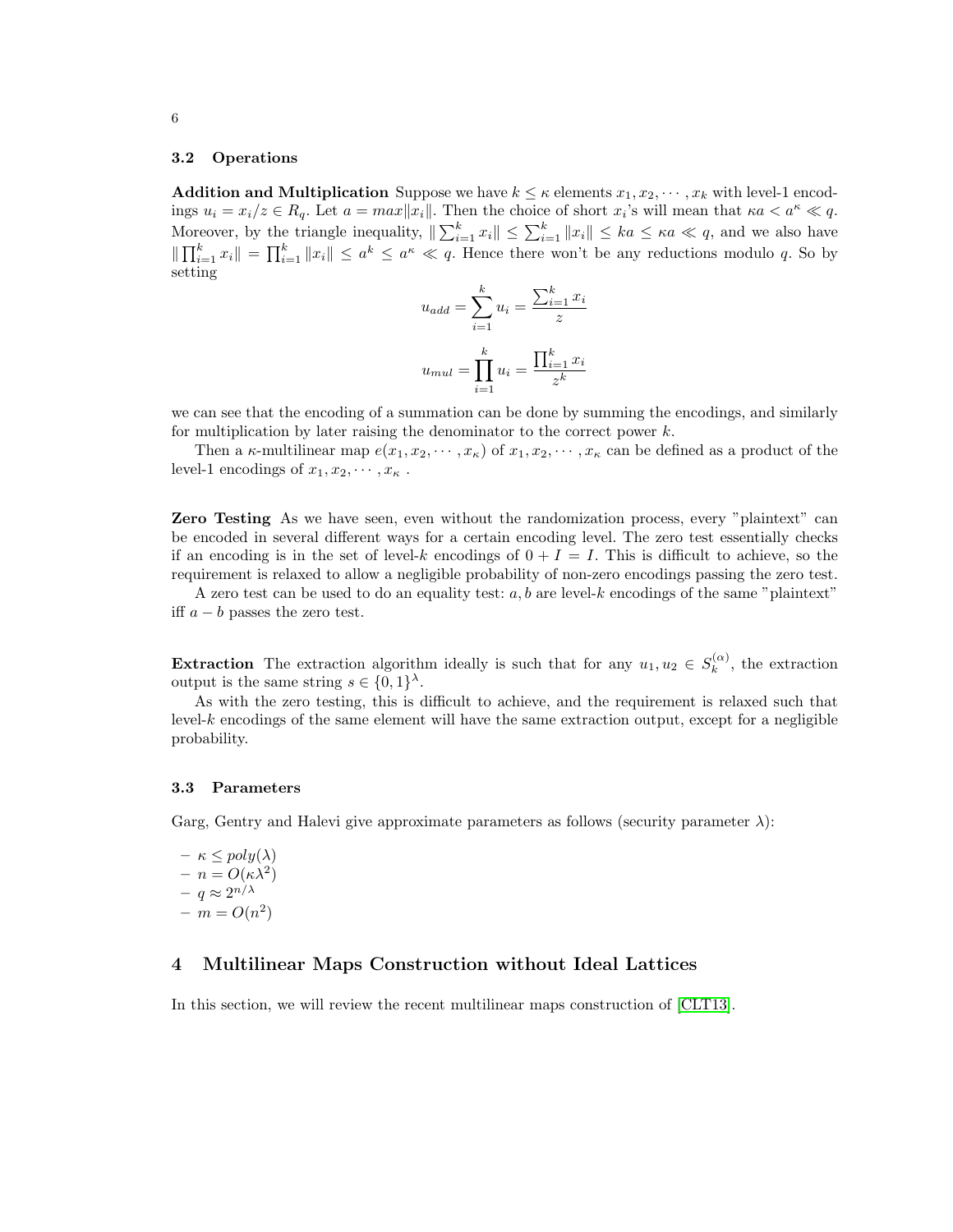#### 4.1 Basic Ideas

The scheme of Coron, Lepoint and Tebouchi start by generating n large secret primes  $p_i$ , n small secret primes  $g_i$ , and a random secret integer z modulo  $x = \prod_{i=1}^n p_i$ . The value x defined here will also be public. The scheme works with messages from the ring  $R = \mathbb{Z}_{g_1} \times \mathbb{Z}_{g_2} \times \cdots \times \mathbb{Z}_{g_n}$ . However, as the values  $g_i$  are secret, the user sees the scheme to encode messages from the *n*-dimensional vector  $\mathbb{Z}^n$ . The level-k encoding of  $m = (m_i)$  results in  $c \in \mathbb{Z}_x$  such that for  $1 \leq 1 \leq n$ ,

$$
c \equiv \frac{r_i \cdot g_i + m_i}{z^k} \mod p_i
$$

By the Chinese Remainder Theorem, this value will be unique modulo  $x$ . However, a user of the scheme will not know the values  $g_i, p_i$  so cannot normally do the encodings themselves. As in the [\[GGH12\]](#page-8-0) scheme, this is solved y giving access to a set of random level-0 encodings, which enables a level-0 encoding of a message  $m$ .

Encoding a message m at higher levels is done by giving access to a level-1 encoding of  $(1, 1, \dots, 1)$ , that is an integer  $\eta$  that satisfies

$$
y \equiv \frac{r_i \cdot g_i + 1}{z^k} \mod p_i
$$

for  $1 \leq i \leq n$  and small random integers  $r_i \in [-2^{\rho/2}, 2^{\rho/2}]$ . The value y is also computed by using the construction method of the Chinese Remainder Theorem. Given a level-0 encoding  $c$  of  $m$ , a level-k encoding can then be given as  $c_k = c \cdot y_k \mod x_0$ . As in [\[GGH12\]](#page-8-0), this will need to be re-randomized, or else  $c = \frac{c_k}{y^k}$  can be computed, and from here the message m can be extracted.

#### 4.2 Operations

**Addition and Multiplication** As in [\[GGH12\]](#page-8-0), given messages  $x_1, x_2, \dots, x_k$  with level-1 encodings  $u_1, u_2, \dots, u_k$ , we can get encodings of sums and products respectively by summing and multiplying the encodings. Specifically,

$$
u_{add} = \sum_{i=1}^{k} u_i \mod x
$$

$$
u_{mul} = \prod_{i=1}^{k} u_i \mod x
$$

Then a  $\kappa$ -multilinear map  $e(x_1, x_2, \dots, x_\kappa)$  of  $x_1, x_2, \dots, x_\kappa$  can be defined as a product of the level-1 encodings of  $x_1, x_2, \cdots, x_{\kappa}$ .

**Zero Testing** The zero testing works by computing a vector  $w = f(m)$  such that if m is the zero vector, then  $||w||_{\infty}$  is small enough to pass the zero test, else it is a large value.

As before, the zero test can also be used to do an equality test:  $a, b$  are level-k encodings of the same message  $m \in R$  iff  $a - b$  passes the zero test.

Extraction The extraction method is similar to [\[GGH12\]](#page-8-0).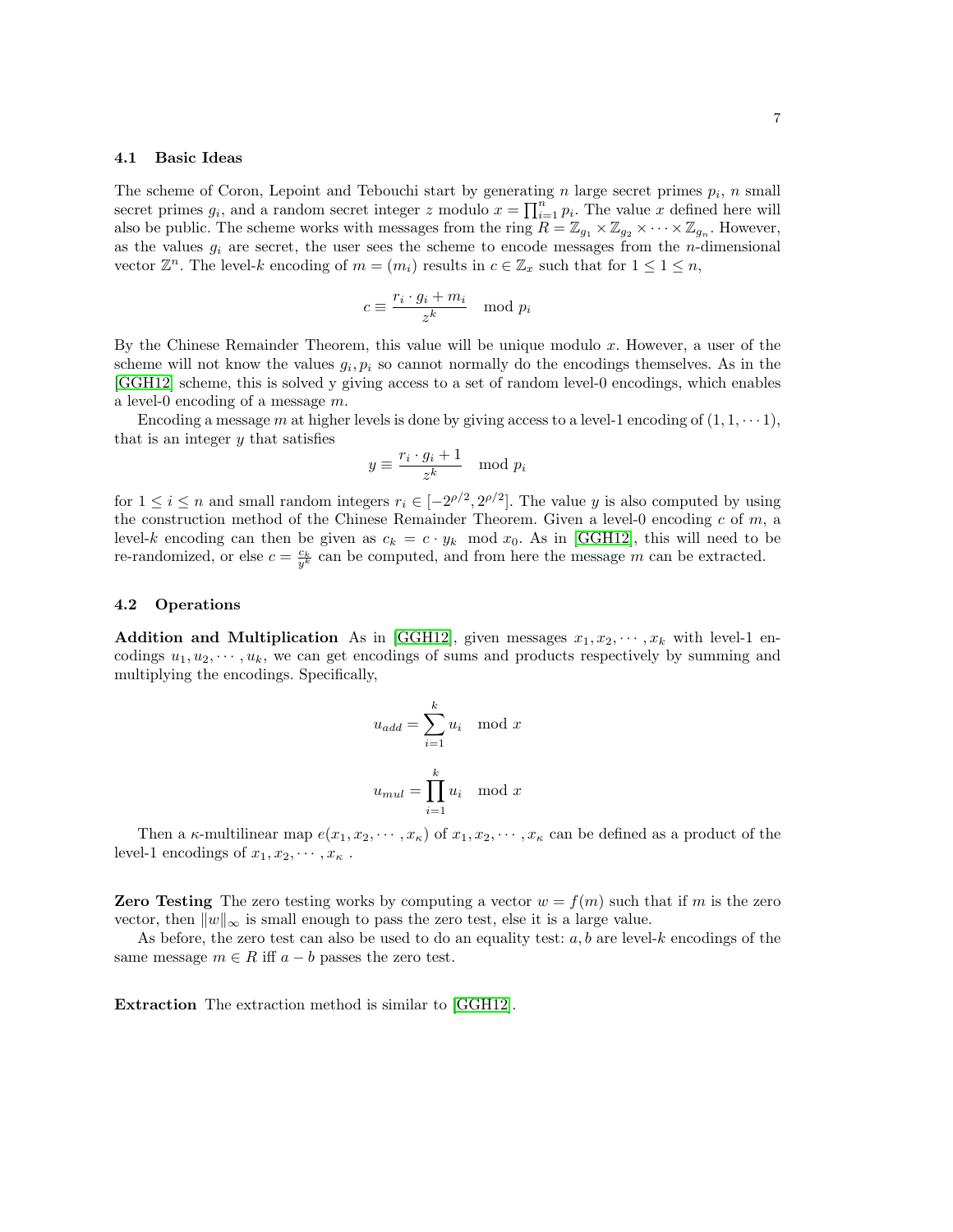#### 4.3 Parameters

Coron, Lepoint and Tebouchi give approximate parameters as follows (security parameter  $\lambda$ ):

$$
- \rho = \Omega(\lambda)
$$
  

$$
- \alpha = \lambda
$$
  

$$
- n = \omega(\eta \log \lambda)
$$

where  $\rho$  is the number of bits for the randomness  $r_i$ ,  $\alpha$  is the number of bits for the small primes  $g_i$ , and  $\eta$  is the number of bits for the large primes  $p_i$ .

## 5 Applications and Challenges

### 5.1 Application: Non-interactive Key Agreement

Multilinear maps can be used to generalize the Joux tripartite Diffie-Hellman protocol into  $N = \kappa + 1$ parties [\[CLT13\]](#page-8-1).

Here, the public parameters will be generated with  $\kappa = N - 1$  and an appropriate security parameter  $\lambda$ .

Each party  $P_i$  creates a secret (level-0) encoding  $c_i$  sampled randomly, then publishes a corresponding rerandomized level-1 encoding  $c_i'$ .

Once this is done, each party computes the product of his  $c_i$  and everyone else's  $c'_j$  to get  $C_i = c_i \prod_{i \neq j} c'_j \mod x$ , which is a level  $N - 1 = \kappa$  encoding. The shared key can then be obtained using the extraction operation.

We can see here that each party only sends one ring element to be published, and retrieves  $N-1$ ring elements.

However, this is not efficient: the public key for [\[CLT13\]](#page-8-1) contains at least  $n \cdot \alpha$  encodings, where each encoding is of size  $n \cdot \eta$  bits. Hence the public key size is not smaller than  $(n \cdot \alpha) \cdot (n \cdot \eta) = n^2 \cdot \alpha \cdot \eta$ bits. If we take  $\alpha, \eta$  such that  $\alpha \cdot \eta \geq n$ , the public key is then at least  $n^3$  bits long, which is unacceptable.

In [\[CLT13\]](#page-8-1), this is resolved by doing some optimizations which make this solution more practical. The implementation seems to be less secure, as it removes some nice properties such as the uniformity of the sampling algorithm. The size of the public key is a common obstacle in finding practical applications for multilinear maps.

#### 5.2 Challenges

Here we will discuss some unresolved questions that have occurred in this survey. This will be a good starting point for future work in multilinear maps.

- 1. We have not really analyzed much in complexity, outside the parameters such as public key size for the schemes. In particular, we have not seen the cost of doing a multilinear map of degree κ.
- 2. We have not discussed much about the security of the two schemes. It is known that the best current attacks on [\[GGH12\]](#page-8-0) are lattice attacks that make use of the fact that the construction is based on ideal lattices. In comparison, [\[CLT13\]](#page-8-1) seems to avoid these attacks simply by not using ideal lattices. However, we do not know if some other attacks work would well in the [\[CLT13\]](#page-8-1) scheme. Both [\[GGH12\]](#page-8-0) and [\[CLT13\]](#page-8-1) have detailed cryptanalysis of their schemes.